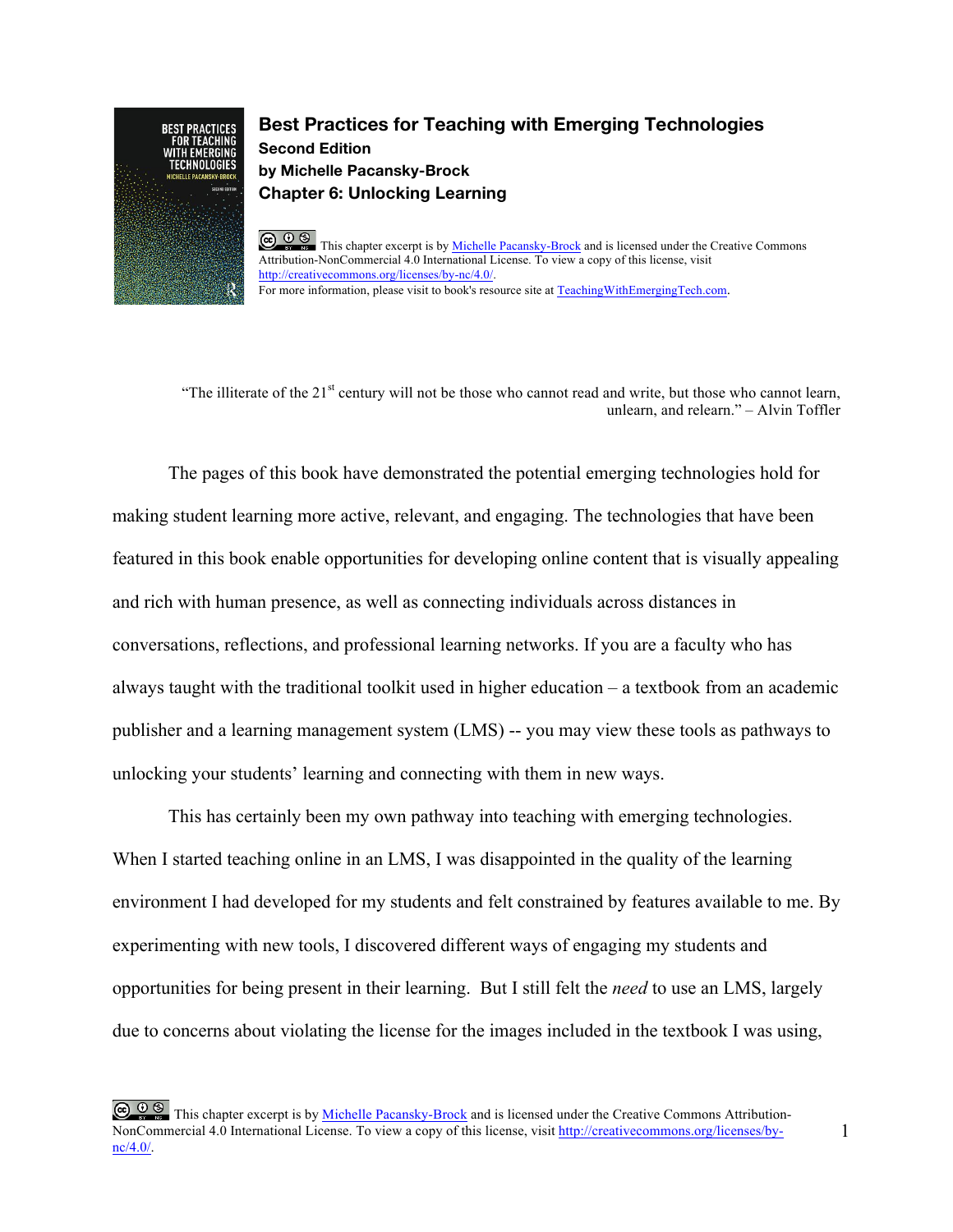as well as my (former) institution's expectation for faculty to teach with institutionally supported technologies. I imagine many instructors can relate to that experience.

The LMS has become incredibly pervasive in higher education and its extensive use may be contributing to a gap between the skills college graduates *need* and the skills they *have*. When students graduate from college, they are expected to demonstrate to prospective employers how their skills set themselves apart from others. Doing this requires individuals to have a digital identity, which involves, first, being familiar with one's personal strengths and passions and creating digital media to communicate them to a public audience. Creating one's digital identity also requires knowledge of how the web works. Yet, few four-year degree patterns bundle these skills within a degree program.

At the time of writing, the increased adoption of web-based technologies in higher education is making an impact on the LMS marketplace. Early adopter faculty who teach with an LMS and use web-based tools have struggled with finding a way to integrate these technologies seamlessly into their students' learning experiences. As Phil Hill, consultant and industry analyst, explains, "…the LMS does a very poor job at providing a lot of learning technologies desired by faculty and students. There is no way that a monolithic LMS can keep up with the market – it cannot match functionality of open internet tools."<sup>1</sup> Hill goes on to explain how LMS vendors attempted to replicate the functionality of web-based technologies most desired by faculty and students by creating imitations of these tools and including them inside the LMS. This approach was necessary to sustain the traditional model of the LMS, which has functioned very much like a "walled garden."<sup>2</sup>

But this approach didn't work well, resulting in what Hill calls "feature bloat." Alternatively, LMSs are now embracing interoperability as a key feature, which simply means

**COO** This chapter excerpt is by [Michelle Pacansky-Brock](http://brocansky.com) and is licensed under the Creative Commons Attribution-NonCommercial 4.0 International License. To view a copy of this license, visit [http://creativecommons.org/licenses/by](http://creativecommons.org/licenses/by-nc/4.0/)[nc/4.0/](http://creativecommons.org/licenses/by-nc/4.0/).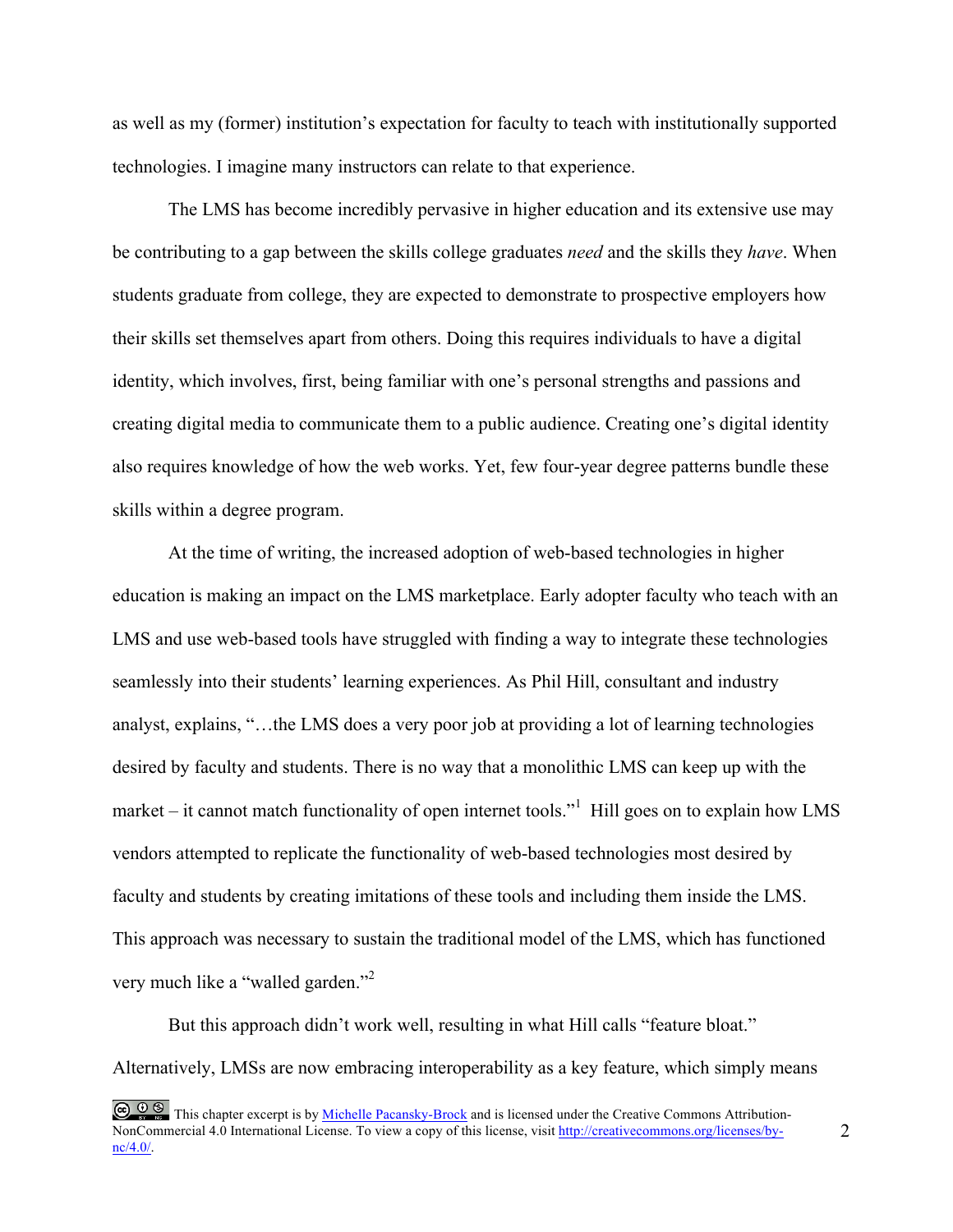providing more effective ways to integrate external tools. Learning Tools Interoperability (LTI), is an industry standard developed by IMS Global Learning Consortium, which enables a secure exchange of information between an external tool provider and the LMS. With LTI, an LMS plays nicely with outside tools: assignments that use external tools can be configured from within the LMS, assignments can be assessed from the LMS gradebook; and single-sign-on can be integrated too, eliminating the requirement for faculty and students to have multiple accounts. These plug-and-play features are referred to as interoperability in educational technology lingo. In short, LTI is paving a way for the LMS to co-exist with web-based technologies. Inserting windows and doors into the walls of the LMS is now an option.

The LMS marketplace is changing, but, nonetheless, the pervasive use of LMSs in higher education has generated a monolithic mindset about how to teach online and blended classes. There are alternatives. In this chapter, we will investigate some of these alternative practices that support the development of digital literacy and digital identity in students *and faculty.* Faculty who have always taught in an LMS have not been immersed in the inner workings of the web and this is a problem. Faculty must possess particular skills before they can begin to model them and foster them in their students. But the reality is that teaching in the public web is a fragile topic. When a faculty member makes the leap to subvert tradition and teach outside an LMS, she is likely to receive a cold response from colleagues. While writing this book, for example, I connected with a university professor who was told by a peer to stop having her students use Twitter in her online classes, as it was just "too much" for them. This individual, who preferred to remain anonymous, is a part-time instructor vying for a full-time position. As a result, she elected to scale back her use of social media in her classes, despite believing that using social technologies can improve students' digital literacy and help them to construct a digital identity.

**CO** <sup>O</sup> <sup>©</sup> This chapter excerpt is by [Michelle Pacansky-Brock](http://brocansky.com) and is licensed under the Creative Commons Attribution-NonCommercial 4.0 International License. To view a copy of this license, visit [http://creativecommons.org/licenses/by](http://creativecommons.org/licenses/by-nc/4.0/)[nc/4.0/](http://creativecommons.org/licenses/by-nc/4.0/).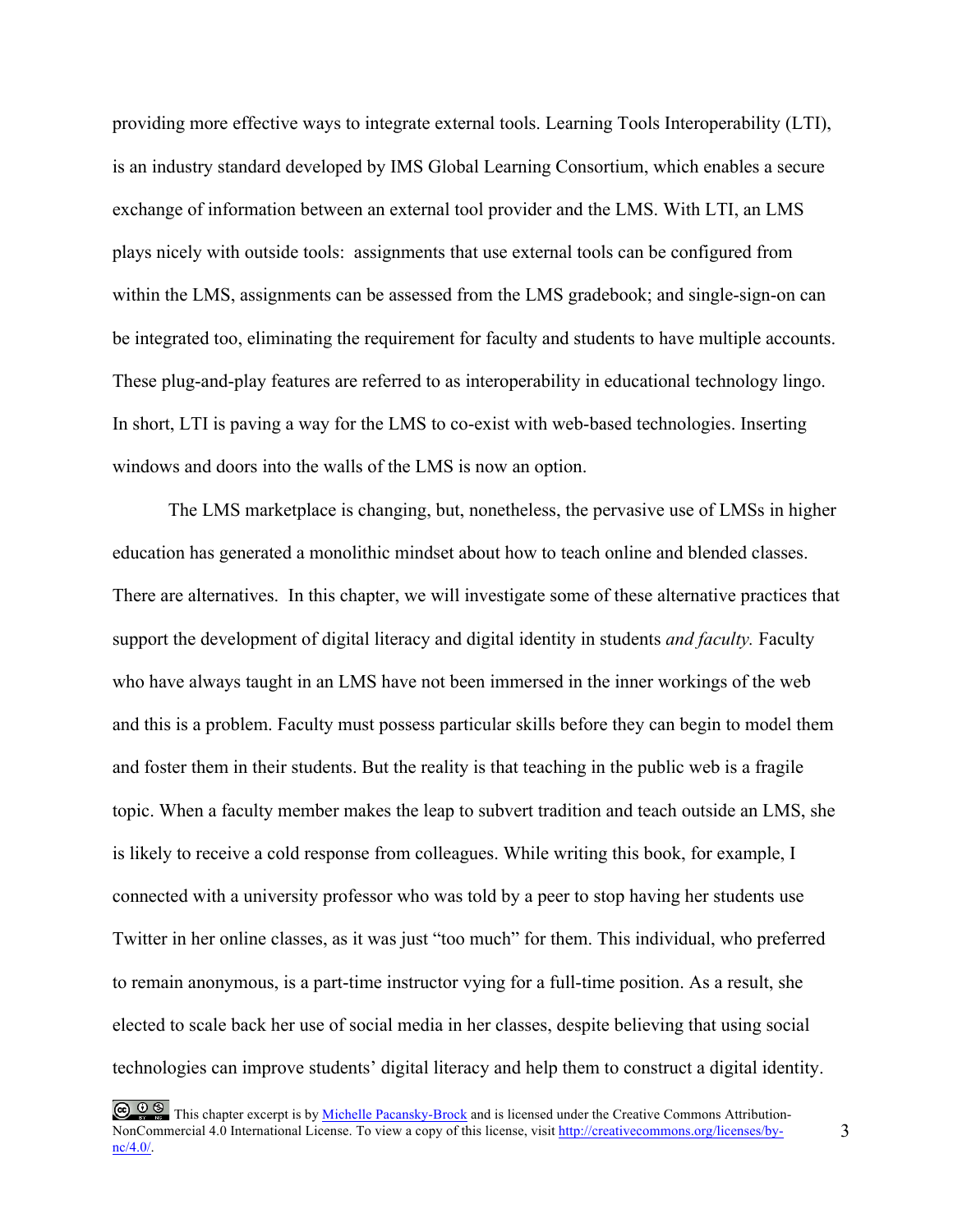This chapter will provide an introduction to some alternatives to the traditional toolkit. It is my hope that this chapter will encourage a new way of thinking about the technologies employed in teaching and learning and, possibly, start conversations on campus about whether or not the students who graduate from your campus this year will be prepared for a meaningful, productive future.

In the pages that follow, we will delve into the fringes of higher education, where there are communities of professors, instructional designers, educational technologists, administrators, and students exploring the implications of what it means for college students learn in their own public web space (or domain) and leverage open educational resources (OERs) in place of commercial textbooks.

## **Rethinking the LMS**

The higher education LMS market began to develop after access to the web became widely available. An LMS, also referred to as a Course Management System (CMS) and a Virtual Learning Environment (VLE) in the U.K., was conceived to be a centralized, web-based location for instructors to organize content and share it with their students beyond the walls of a classroom. In many ways, an LMS is a digital version of a classroom – a place to present information information and resources, communicate to students, and enable student-student interactions (discussion forums, blogs, and wikis). Much like the walls of a classroom, an LMS segregates content and conversations inside a secure space, dislocating learning from the public web. If one of the purposes of college is preparing students for success in the real world – which is profoundly different from the world that most faculty entered after graduation -- we must

**COO** This chapter excerpt is by [Michelle Pacansky-Brock](http://brocansky.com) and is licensed under the Creative Commons Attribution-NonCommercial 4.0 International License. To view a copy of this license, visit [http://creativecommons.org/licenses/by](http://creativecommons.org/licenses/by-nc/4.0/)[nc/4.0/](http://creativecommons.org/licenses/by-nc/4.0/).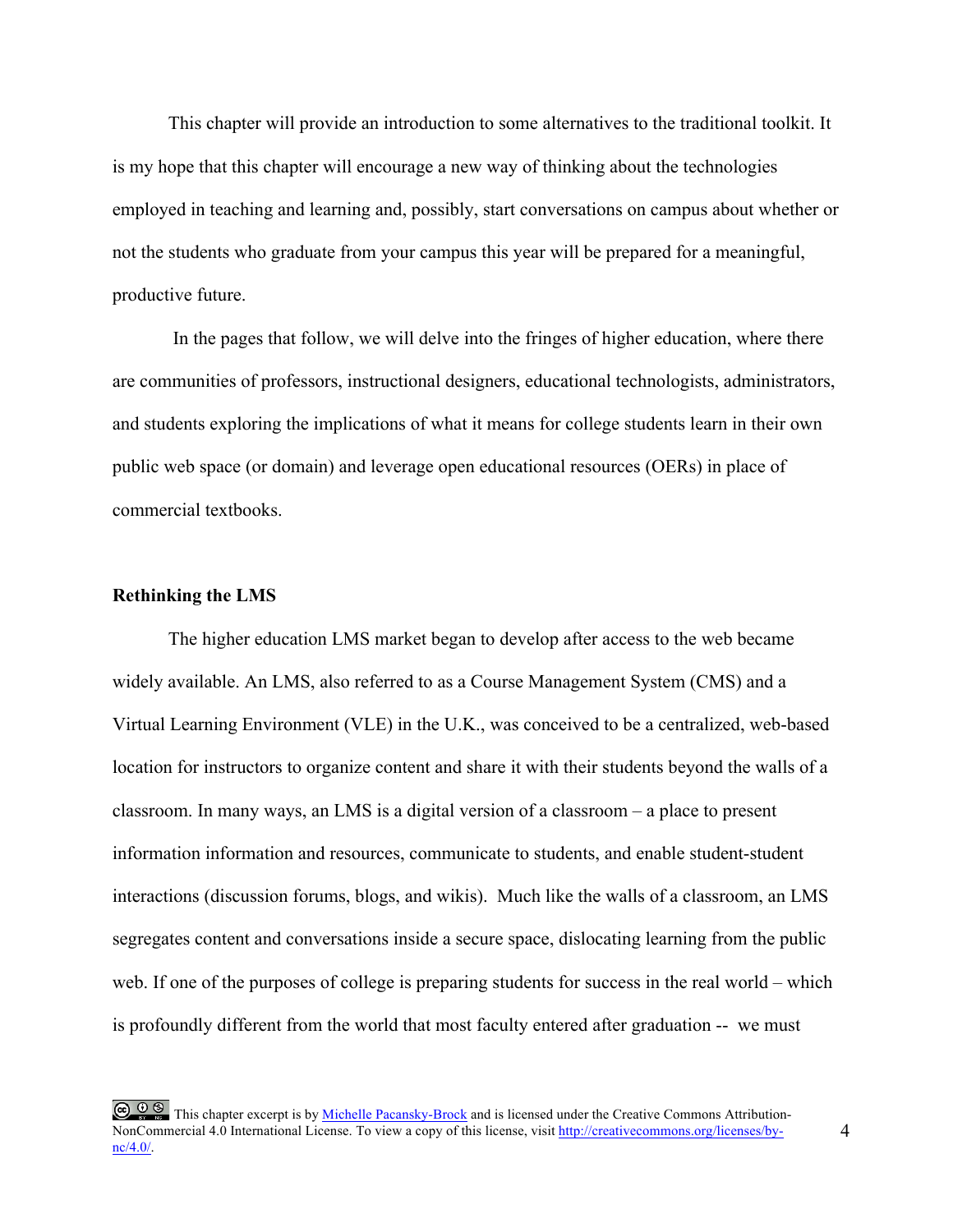ponder if requiring faculty to teach in an LMS is what's truly best for our students. What alternatives are there?

Once upon a time, college instructors who were interested in enhancing their students' learning with web-based technologies did not have access to an LMS like Blackboard, Web CT, Moodle, Sakai, or Desire2Learn. For many of us, it may seem difficult to wrap our minds around what this experience must have been like. After all, in 2003, just six years after the higher education LMS market was established, more than 90% of higher education institutions had adopted an LMS.<sup>3</sup> Jim Groom, an educator, educational technologist, and entrepreneur who will be referenced multiple times in this chapter, views the LMS as higher education's "solution to the web," which, in turn, undermines the potential for innovations in teaching and learning.<sup>4</sup> The web is a messy, interconnected hub that disseminates knowledge contributed by individuals from around the world. In many ways, it seems like the democratic nature of the web should be received as a dream come true for an educator. But the untamed nature of web-based interactions stands in sharp contrast to the structured type of learning that occurs in an LMS.

In contrast, many educators value the LMS for bringing consistency to the student learning experience. Some feel that the LMS is an essential tool for enabling copyrighted content to be re-used for academic purposes and made viewable only to registered students. Another argument for the LMS is that it protects student information that may otherwise violate federal student privacy laws (FERPA). In short, the LMS is a technology deeply informed by the call for accountability in higher education.

Other educators, however, are critical of efforts to manage learning. After all, learning is, by nature, a complex process. It is social, involves emotions, and evolves over time in a rhythm that is unique to each person. Jennifer Ross and Amy Collier see emerging technologies as an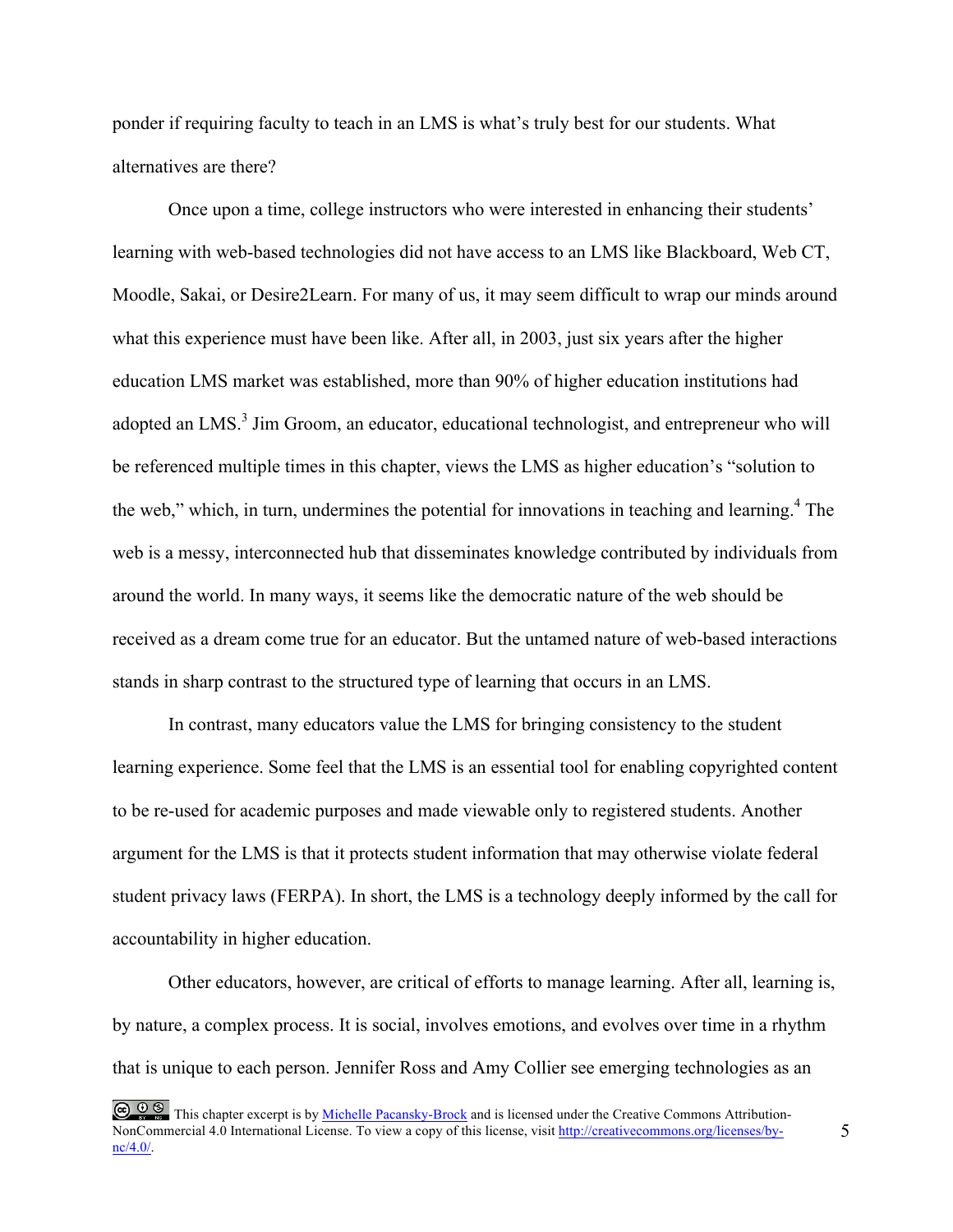opportunity to explore the messiness of learning, and are critical of technologies that aim to simplify its natural unruliness. Ross and Collier note, "Working with mess in an age of accountability means acknowledging that learners, too, have complex identities and are embodied in various ways."5 Collier and Ross explicitly take note of the tendency for educational technology companies to tout how their products help instructors save time, be more efficient, capture data to unveil trends, etc. Similarly, when an instructor is provided an empty course shell to design a course and teach students, that environment is regulated by a set of rules -- things that an instructor can and cannot do – which sets rules for students, as well.

In an LMS, the rigidity of the technology determines *who* your students can interact with, *how* they may express themselves, and *what* content they may engage with. For example, when I use Blackboard, I can choose to use folders or the learning modules feature to arrange the content with which I want my students to engage. I could choose to set up a link for my students that would take them outside an LMS into the public web. But when we are used to teaching in an LMS, we understand these moments as intrusions that need to be tamed (for example, embedding content in an LMS instead of linking out to content).

But what if these unwelcome intrusions are, instead, pathways to learning that offer students opportunities to foster skills necessary for succeeding in a digital society? What other types of content and dialogue might a student encounter upon clicking a link that takes her into the web? How might this impact her perception and understanding of the course topics? What choices might she need to make about where she clicks, who she interacts with and what she chooses to share? Are these scenarios to be avoided or are they opportunities for students to learn how to foster relevant life skills?

**COO** This chapter excerpt is by [Michelle Pacansky-Brock](http://brocansky.com) and is licensed under the Creative Commons Attribution-NonCommercial 4.0 International License. To view a copy of this license, visit [http://creativecommons.org/licenses/by](http://creativecommons.org/licenses/by-nc/4.0/)[nc/4.0/](http://creativecommons.org/licenses/by-nc/4.0/).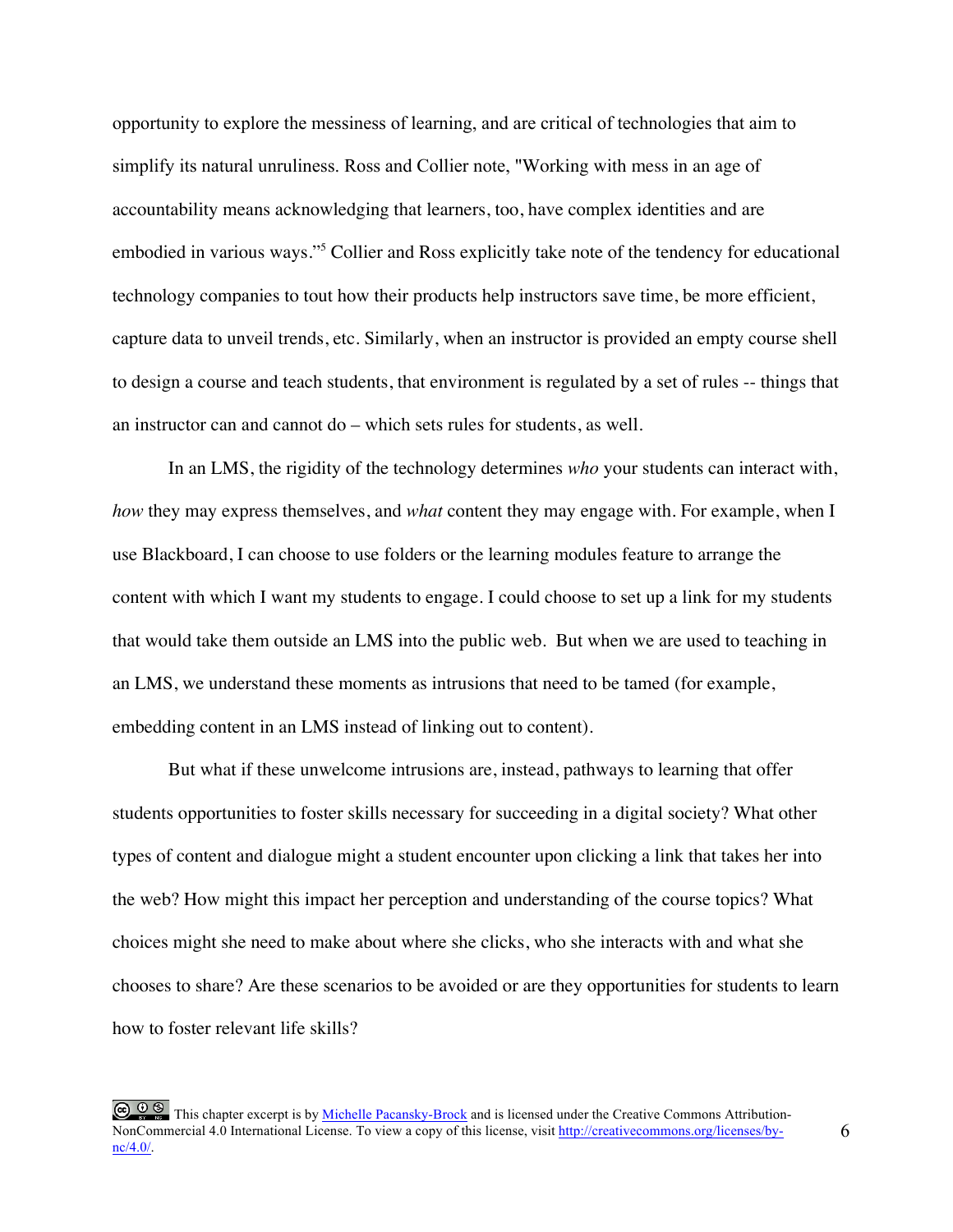## **Embracing the Potential of Messiness**

Laura Gibbs, an online instructor at the University of Oklahoma, embraces the messiness of the public web to create relevant learning experiences that foster her students' creativity and critical thinking skills. Gibbs teaches two online classes, Mythology and Folklore and Indian Epics. Her institution has used the LMS, Desire2Learn (D2L), for more than ten years and, at the time of writing, is in the process of transitioning their campus LMS to Canvas. But, unlike most faculty at her institution, Gibbs does not teach her classes in an LMS. She explains, "I have no use for an LMS, aside from using it to communicate grades to my students. If I have my students do something, I want it to be really useful to them and to others, but if you put a class in an LMS, it's not useful to anyone."

To Gibbs, an LMS is like a "locked filing cabinet" -- it is good at providing a place for instructors to store confidential information, like grades, for students. Aside from that, she has no use for an LMS in the design of her classes. Gibbs started teaching traditional, face-to-face classes in 1999. She reflects, "Back then we didn't have Blackboard or any LMS at all at my institution. Instead, we had a funky, homegrown photo roster of students and a links board. That was all faculty had." At this time, Laura was already tinkering with the possibilities of enhancing her students' learning with the web. She reflects, "Even before I taught online, the web was an essential part of every class." Her institution provided faculty and students with 3MB of web space – which wouldn't be enough to do anything meaningful with these days, but back then it was enough to host a site! In 2002, when she started teaching online, she kept building upon the blended learning strategies she had in place.

In the design of her course, she uses a combination of blogs, wikis, Google docs, Twitter, Diigo, Pinterest, and YouTube to share content with her students, and pulls it all together in a

**COO** This chapter excerpt is by [Michelle Pacansky-Brock](http://brocansky.com) and is licensed under the Creative Commons Attribution-NonCommercial 4.0 International License. To view a copy of this license, visit [http://creativecommons.org/licenses/by](http://creativecommons.org/licenses/by-nc/4.0/)[nc/4.0/](http://creativecommons.org/licenses/by-nc/4.0/).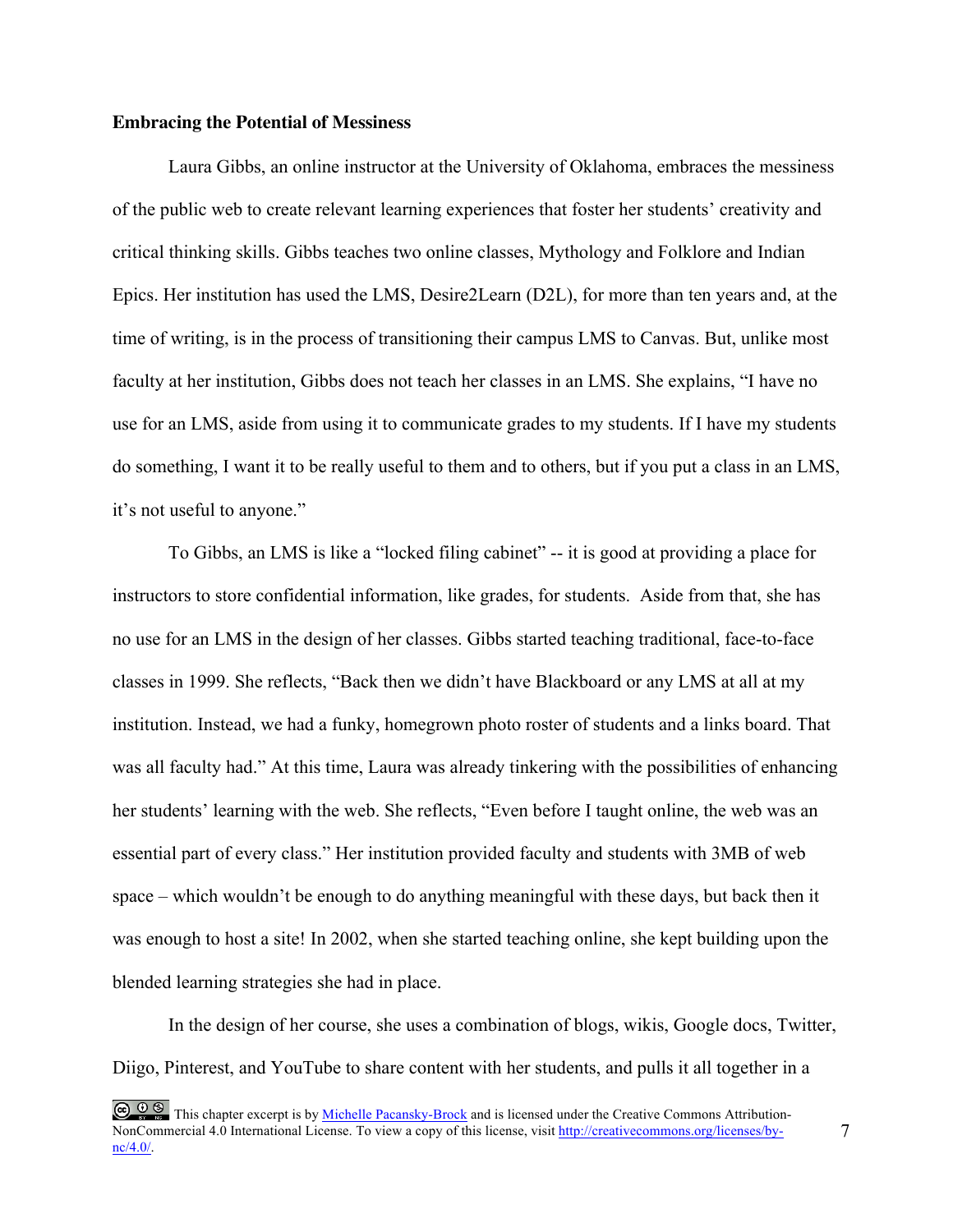single website at MythFolklore.net/. From there, students may click out to supporting sites for their particular class, which include a class announcements site, online syllabi, open educational resources (see later in this chapter), blogs from current students, samples of former student work, reflections from past students, and more.

So in what way does Gibbs use an LMS then? At the time of writing, Gibbs is using Canvas, her institution's newly adopted LMS, to provide a simple, clear framework for her students. Unlike other LMSs, Canvas gives instructors the option to make the content within a course fully public (if the course includes student contributions and grades, these items remain secure and visible only to those enrolled in the course after they authenticate into Canvas). If you'd like to see the framework of her courses in Canvas, go to: Myth.MythFolklore.net and India.MythFolklore.net. These links take you (and her students) directly to the course announcements page.

I visited Laura's course page as the semester was unfolding. When I clicked on the link, Canvas opened without a prompt to log-in. I was greeted with a friendly written welcome announcement and much more! On the course homepage (where her blog is embedded), there is some content that changes. This dynamic content is comprised of content feeds that stream in from various external sites. One feed shows Tweets sent by Laura via the course Twitter account, as well as Tweets by students that Laura has Retweeted (see Figure 6.1). There is also a motivational image (or meme) that changes each time the page loads. Laura used the tool [RotateContent.com](http://rotatecontent.com) to add the rotating images feature (by the way, this tool was created by one of Laura's former students). The image that appears relays an inspirational message that relates to Carol Dweck's growth-mindset. At the time of writing, I was presented with an image of two Siamese kittens playing with toilet paper rolls that read, "We do things better…together."

**CO** <sup>O</sup> <sup>©</sup> This chapter excerpt is by [Michelle Pacansky-Brock](http://brocansky.com) and is licensed under the Creative Commons Attribution-NonCommercial 4.0 International License. To view a copy of this license, visit [http://creativecommons.org/licenses/by](http://creativecommons.org/licenses/by-nc/4.0/)[nc/4.0/](http://creativecommons.org/licenses/by-nc/4.0/).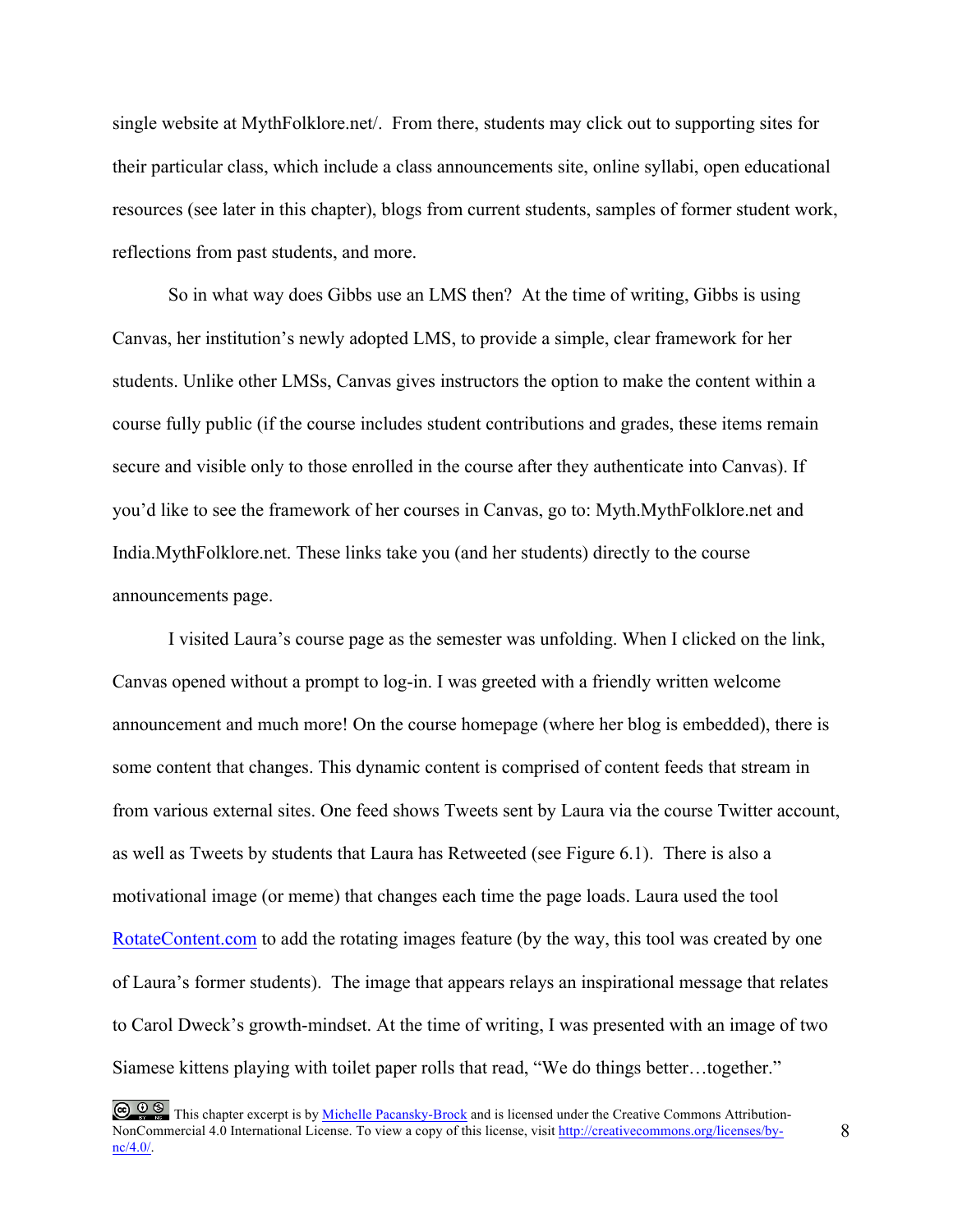Students who click on the "more info" link near the cat image are taken to the growth mindset blog, which includes a collection of fun and inspirational messages, as well as challenges that encourage students to conceive of learning as a lifelong journey that you are in control of, as opposed to something some people are good or bad at.



Heather Sizemore @HeatherSize76 · Aug 23 I am loving my Mythology and Folklore course with Professor Laura Gibbs @OnlineMythIndia #0U3043

 $0.00$ 

 $\blacktriangleleft$ 43.  $\bullet$  1

Figure 6.1 Tweet sent from one of Laura Gibbs' students containing the course hashtag. Printed with permission from Heather Sizemore.

At the end of Gibbs' first course announcement, students are offered the chance to view a video embedded from YouTube of Mr. Rogers reminding us all, "You can grow ideas in the garden of your mind. It's good to be curious about many things." That video represents Gibbs' teaching philosophy, views of education, and the technologies she chooses to use in her teaching. In Gibb's class, open-ended assignments put students in the position of making choices, which promotes problem-solving and creativity skills.

Each week, Gibbs' students read fables, fairy tales, and other traditional stories by clicking on links to websites. Students create their own blog on which they make several posts each week: they share their reading notes, a story that they have written based on the reading, along with other research and reflection posts. In the weekly storytelling post, students step into the role of storyteller by choosing one story from the course materials and in their own writing, tell the story through a unique lens. For example, a student may tell a story through the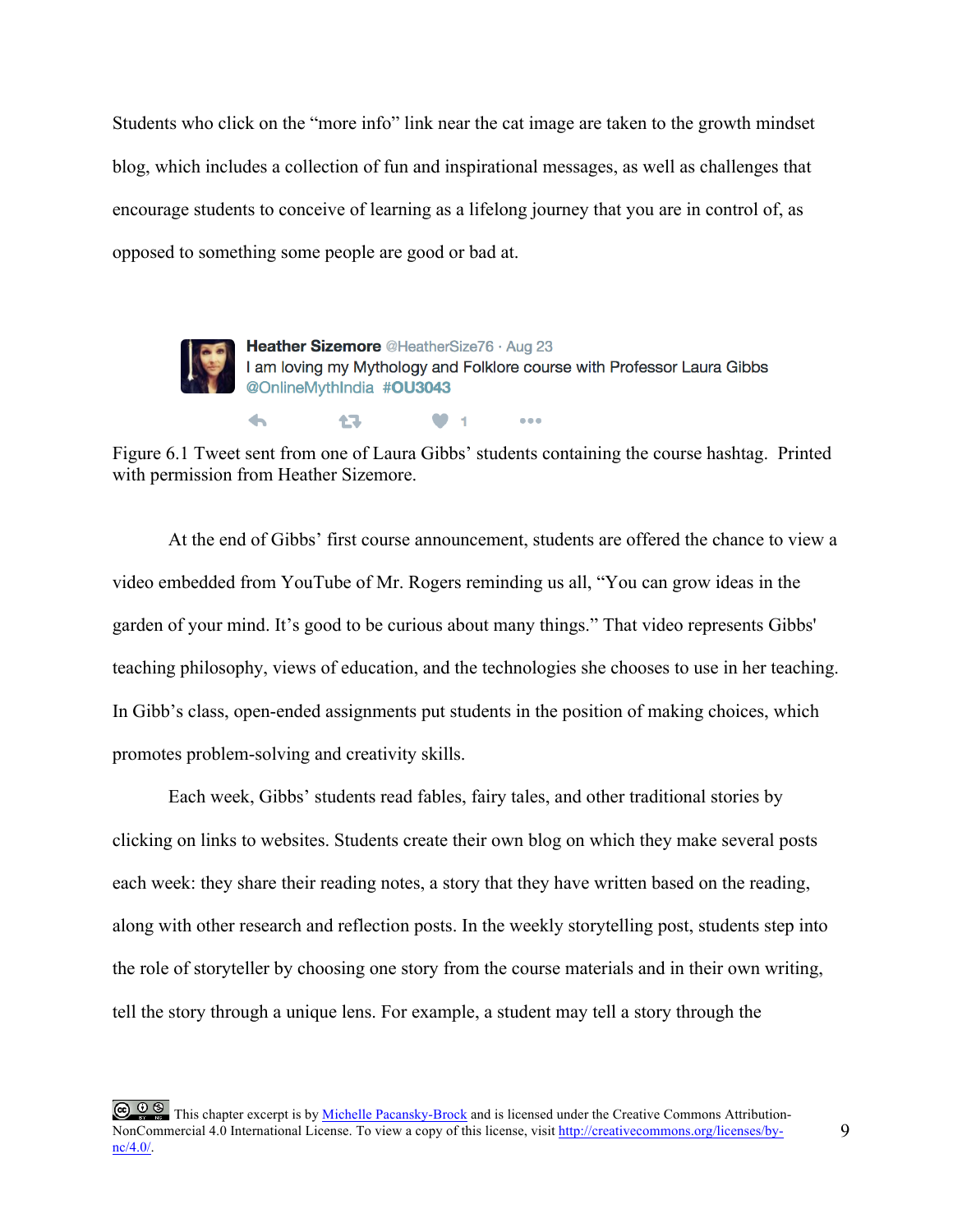perspective of a minor character, requiring students to engage deeply with the narrative, analyze the characteristics of other characters, and create a unique twist on an old fable.

You may be asking, however, "Why can't this be done in an LMS?" Well, some of it could be done in an LMS, but it would change the student experience immensely. Gibbs explains, "I want the students to be able to share not just with each other, but also with their friends and families. They frequently report doing this and I can tell they are happy and proud about doing so. Also, students enrolled in my two separate classes interact with each other, which would not be possible if the course was taught in a traditional LMS, as the classes would be walled off from one another. Students are also very aware that future students will read their work since I rely heavily on past student work as part of the course content."

In short, the activities that Gibbs' students participate in are not *disposable* like nearly all their other course work is and has been prior to college. Robin DeRosa, Professor and Director of Interdisciplinary Studies at Plymouth State University who also teaches in the public web, shared via Twitter, "My class could remember only one 'non-disposable' assignment from high school: a teacher kept one student's project as a 'bad example' for future students." A nondisposable assignment, in our context, is work a student produces that has a life beyond the end of the class. Every year when the school year ends, my own children come home, empty the contents of their back pack onto the floor and there it sits – until I throw it away. When faculty design classes in a secure LMS, they are dislocating themselves from the immense possibilities that the web holds for designing meaningful activities that result in work students can share and be proud of.

Beyond increasing motivation through non-disposable assignments, participating in the public web immerses individuals in the process of navigating today's digital landscape. Creating

**COO** This chapter excerpt is by [Michelle Pacansky-Brock](http://brocansky.com) and is licensed under the Creative Commons Attribution-NonCommercial 4.0 International License. To view a copy of this license, visit [http://creativecommons.org/licenses/by](http://creativecommons.org/licenses/by-nc/4.0/)[nc/4.0/](http://creativecommons.org/licenses/by-nc/4.0/).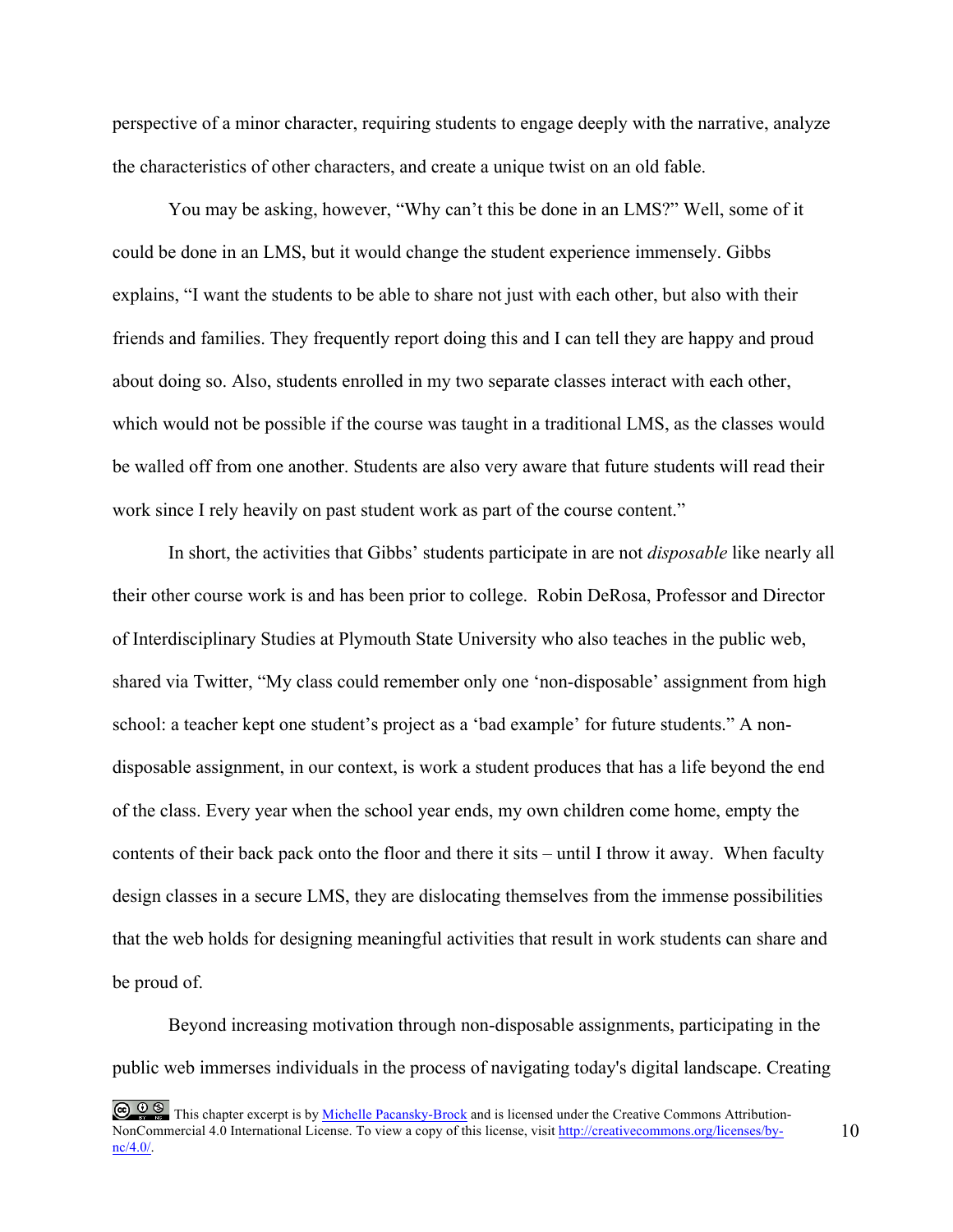and sharing content and responding to comments online is how one learns to become digitally literate and master digital citizenship skills. When I was young, I remember sitting in a classroom listening to a presentation about how to be safe in public places. I was informed about the risks of speaking to strangers and taught how to identify safe places in my community where I could turn for help. However, none of that information would have been useful to me if I didn't have the opportunity to walk through my neighborhood, go to the park, or hang out at the mall with my friends.

Similarly, some of the most powerful learning experiences I had in college involved leaving my classroom and applying what I was learning to my surroundings. For example, as an undergraduate in a beginning drawing class, I remember listening to a lecture about linear perspective, which is a formula that artists have used since the  $15<sup>th</sup>$  century to represent the illusion of three dimensional space on two-dimensional surface (paper, canvas, etc.). I remember sitting inside the Student Union with my drawing board on my lap, analyzing the lines along the top and bottom of the hallway that extended in front of me. I remember identifying where the "vanishing point" and "orthogonals" were in my own surroundings and replicating them on my paper. As I developed my drawing, I began to understand the concept of linear perspective at a deep level and I also viewed paintings in my art history class entirely differently. The point here is that taking students outside the walls of a classroom has always been a powerful teaching practice.

As Gibbs' class unfolds, students spend the first week completing an orientation of sorts, that functions like a living syllabus. That is, instead of reading what the course will consist of, they do it. And by the end of the week, students are in full swing. To get started, students view a clear, organized outline that details what they need to do each day of the week. But this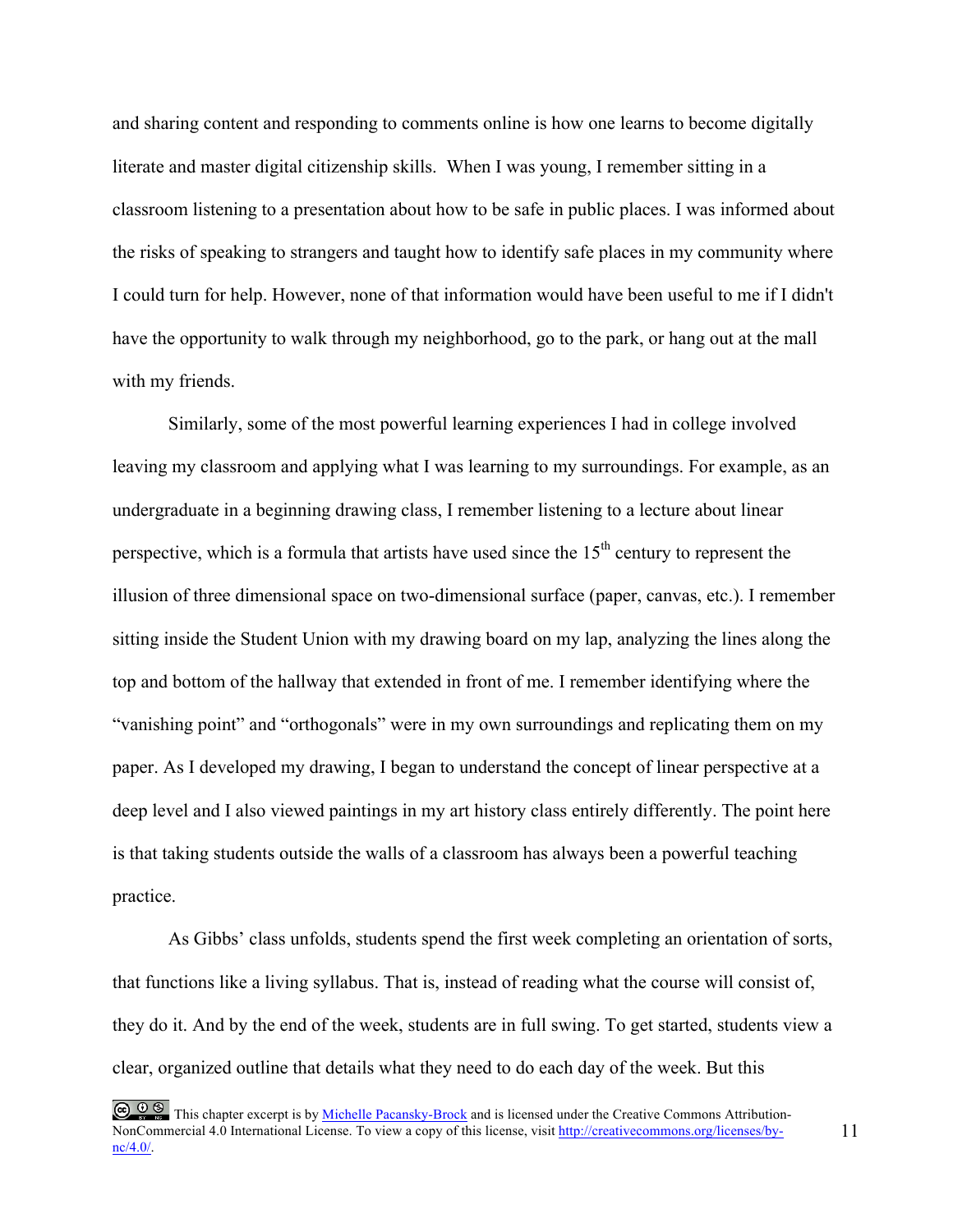structured outline is packed with choices, requiring students to make decisions about their own learning from the outset. For example, on Tuesday, students are assigned to "design your course," "create your blog," and make a first post on the blog that describes "a favorite place." The heart of her class for students is the Story Book project, which involves creating a website that showcases a collection of stories, written by the student-author, that are aligned with a particular theme. Students may also opt to create a portfolio project instead, which is a series of their best stories written during the class, improved through many revisions. To view a large collection of story books from Laura's past students, go to this link:

#### [StoryBooks.MythFolklore.net](http://storybooks.MythFolklore.net)

As I engaged with Gibbs' course workflow and projects, I began to understand that her course design intentionally immerses her students in an organized mess to guide them into the driver's seat of their own learning. She has developed a framework for students that presents them with a buffet of topics, themes, and projects from which they piece together their learning plan for the class. As students embark on their own learning design, they learn about myths, fables, epics; hone their writing skills; and also develop digital literacy.

As I ponder Laura Gibbs' class, I am impressed with the time and commitment she dedicates to her online classes. She is incredibly present in her students' learning (which is a hallmark of any great online learning experience) and all of us can see this presence, given her option to teach in the public web. I am also pulled into a reflection about the digital citizenship skills fostered through Laura's course. Students are learning how to appropriately participate in online conversations, re-use content appropriately, design and create a website, as well as create a blog. Beyond all of the "how to's," however, they learn how it feels to make contributions to the web. As Gibbs explains, "My goal is for my students to re-vision the impersonal vastness of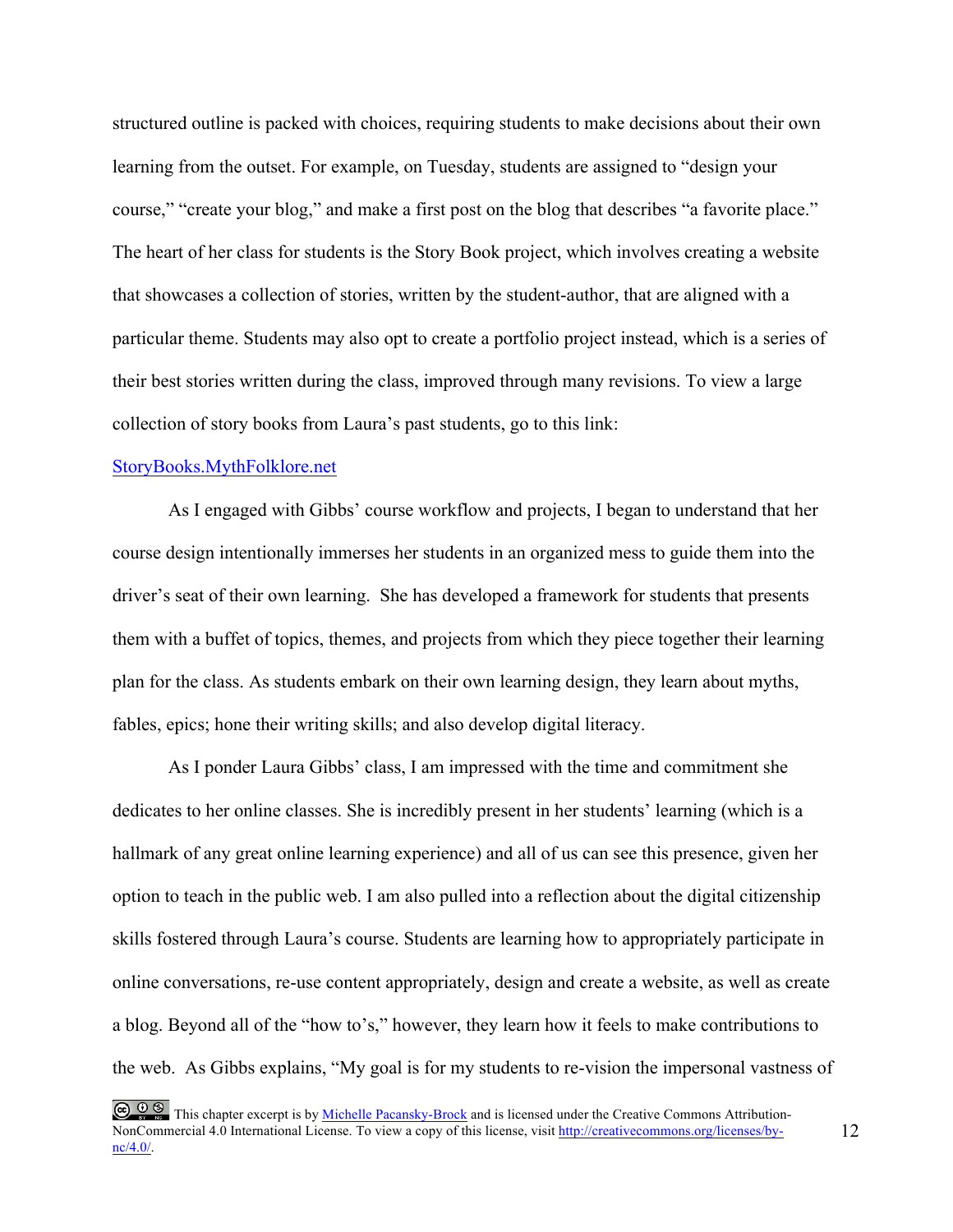the Internet into something they create and benefit from: their own learning network." These are not skills and experiences that most college students master in higher education. If college and university faculty were not given a shell in an LMS to teach each online class, perhaps they would likely, instead, be learning how to build and share content in the public, like Laura Gibbs, and modeling these skills to their students.

# **Developing Digital Identity, Digital Literacy, and Creativity Through a Domain of One's Own**

Laura Gibbs' approach to course design is unique; however, she did not develop her approach independently. Several years after she started teaching online, Gibbs heard about an open online course about digital storytelling, called DS106, offered through University of Mary Washington. It wasn't just a typical course; however, it was a course that was taught in the public web and anyone could participate or follow along. Laura did not enroll; she lurked. Along with many others from around the world, she followed the class dialogue across blogs and Twitter and interacted with the course facilitators. By having the opportunity to slip right into this public course, Gibbs learned a great deal about how to design a student-centered learning experience that embraces the hyperlinked-nature of the web.

The story about how DS106 got started, loops back to 2007 when University of Mary Washington embarked upon the creation of an institutional blogging system that became known as UMW Blogs. Essentially, the project involved the creation of a WordPress Multisite, which allowed anyone at the institution to generate their own WordPress blog, which came along with a collection of themes and plugins provided by the institution. WordPress is an open source blogging platform that is used heavily in industry, as well as education, to provide a fairly

**COO** This chapter excerpt is by [Michelle Pacansky-Brock](http://brocansky.com) and is licensed under the Creative Commons Attribution-NonCommercial 4.0 International License. To view a copy of this license, visit [http://creativecommons.org/licenses/by](http://creativecommons.org/licenses/by-nc/4.0/)[nc/4.0/](http://creativecommons.org/licenses/by-nc/4.0/).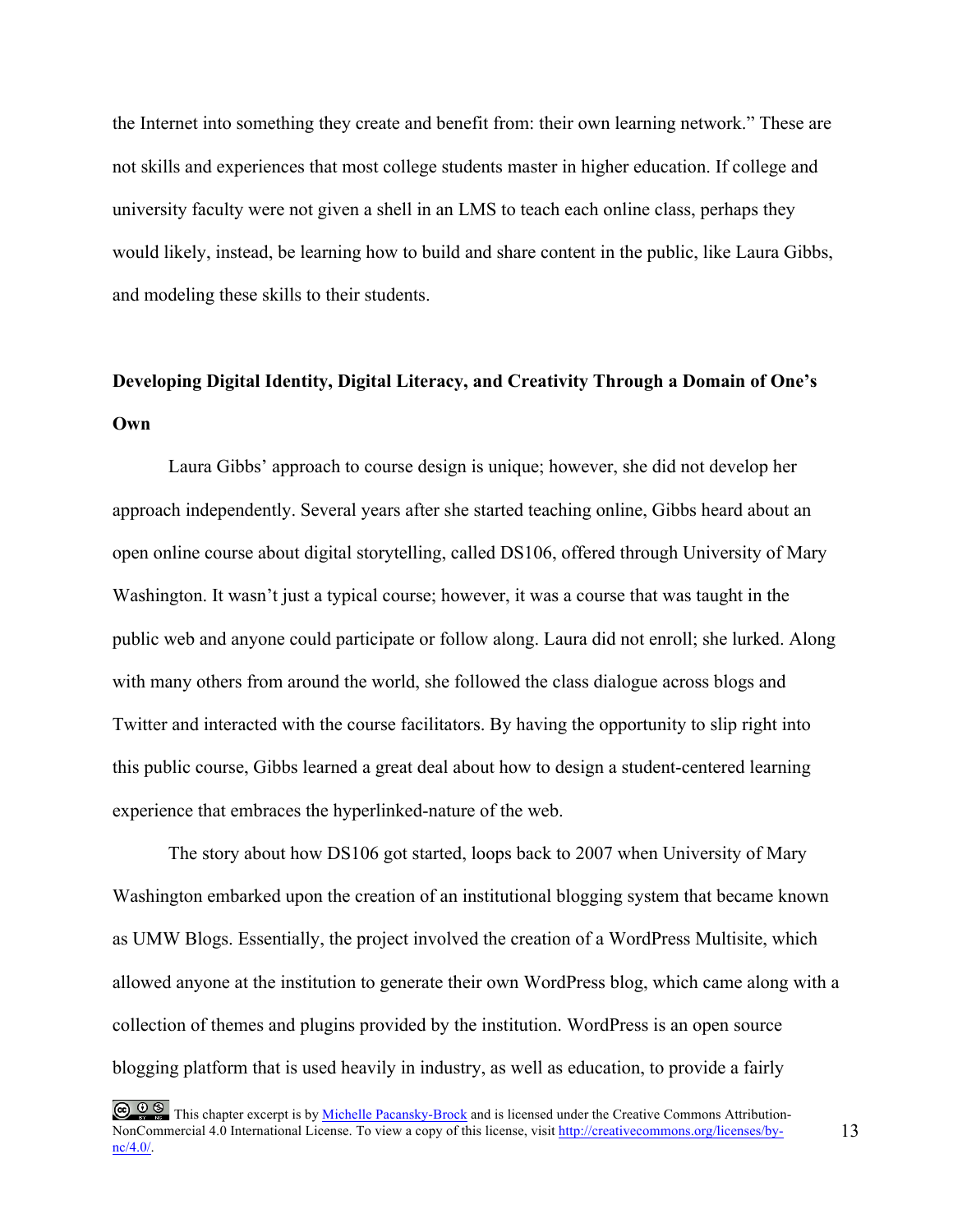straightforward method of creating a website. Plugins for WordPress are developed by the user community and offer an endless array of options for customizing the look, feel, and functionality of a site. UMW students used WordPress to websites that served as literary journals, online exhibits, poetry publications, and interconnected spaces to converse with authors of the works they are reading.<sup>6</sup>

In 2011, UMW Blogs was an inspiration for a computer science class about digital storytelling, DS106 (#DS106), taught by Jim Groom and several other faculty at the same institution. DS106 is not a typical online class. In fact, it is, by nature, designed to encourage participants to question all things "typical." Consequently, unlike most classes about digital storytelling, this class does not define what storytelling is; instead, it is more of a postmodern deconstruction of the topic.

Students of DS106 engage in a self-directed journey that examines how the web works and how meaning is produced. Anyone may participate in DS106 with UMW students and participants are encouraged to engage with the parts of the course that interest them. The open nature of the course has attracted other institutions around the world teaching similar courses. The participant experience is comprised of layers – each person chooses their pathway, which is both fueled by the web and part of the web. To participate, one is expected to acquire (or already have) their own web space or domain. In their web space, participants create content independently on sites that are their own. Groom and his fellow course assistants used syndication as a method to curate the student content onto a main course portal [\(DS106.us/flow/](http://ds106.us/flow/) ). Syndication allows for portions of a web site's content to be made available to other websites through the use of feeds. To be clear, syndication merely provides a way of collecting and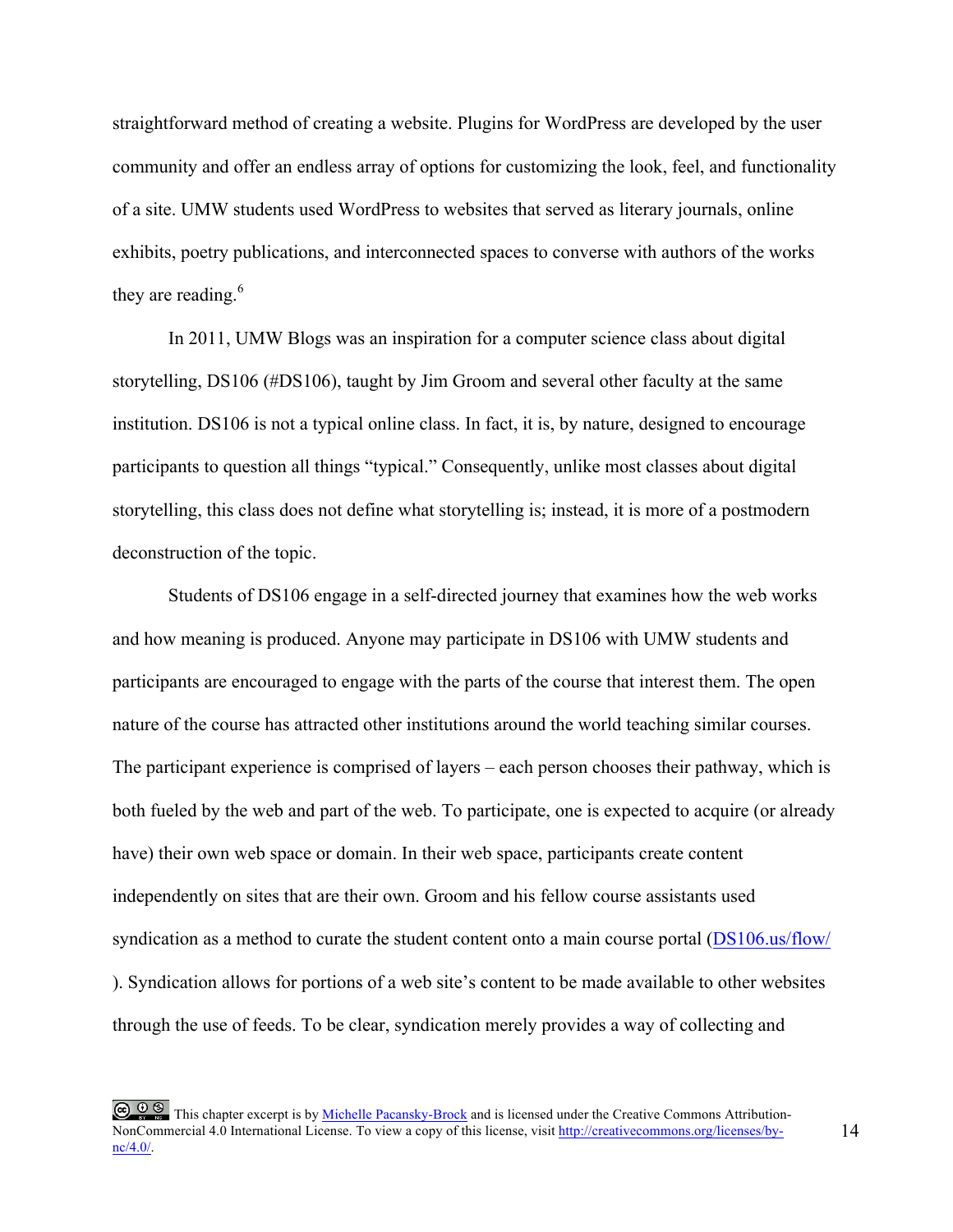presenting content, but the actual look/feel and functionality of the students' sites is driven entirely by student choice.

Standardization is avoided in DS106. In fact, students are encouraged to submit ideas for assignments to the DS106 Assignment Bank [\(Assignments.DS106.us/\)](http://assignments.ds106.us/)). Assignments are contributed and tagged by assignment type (visual, design, audio, video, web, mashup, etc.). And participants are invited to share feedback, ideas, and tutorials to each assignment page to improve the experience of future students. At the time of writing, the assignment bank contains about 1,000 assignments and 11,000 assignments have been submitted.<sup>7</sup>

After an assignment is added to the bank, class participants may rate its difficulty by assigning 1 to 5 stars. Then, for a particular course topic, participants are instructed to complete, for example, 10 stars of web assignments. This approach allows students to choose the assignments that are the most intriguing and relevant to them. For example, by clicking on "Web Assignments" from the Assignment Bank, students may choose from an array of options: To earn 4 stars, create a mindmap that visually communicates how things and entities are interconnected (contributed by Stephen Rechter); 3 stars for contributing a comment onto the page of a product on Amazon or eBay to understand how comments can function as mini-stories (contributed by Adam Levine); or for 4 stars, write a post that examines the motives that inspired a group to came together (contributed by Lesya Melnychenko). Upon completing an assignment, participants create a new post on their blog about the assignment and add tags to the post (provided on the assignment page), which ensure the posts are auto-populated into the course syndication feed. Participants also join in on the Daily Create project, each of which is designed to take 20 minutes or less. Each day, a new create prompt is posted [\(Daily.DS106.us\)](http://daily.ds106.us/tdc1692/)), students respond (usually by writing a blog post, creating an image, recording a video), and share their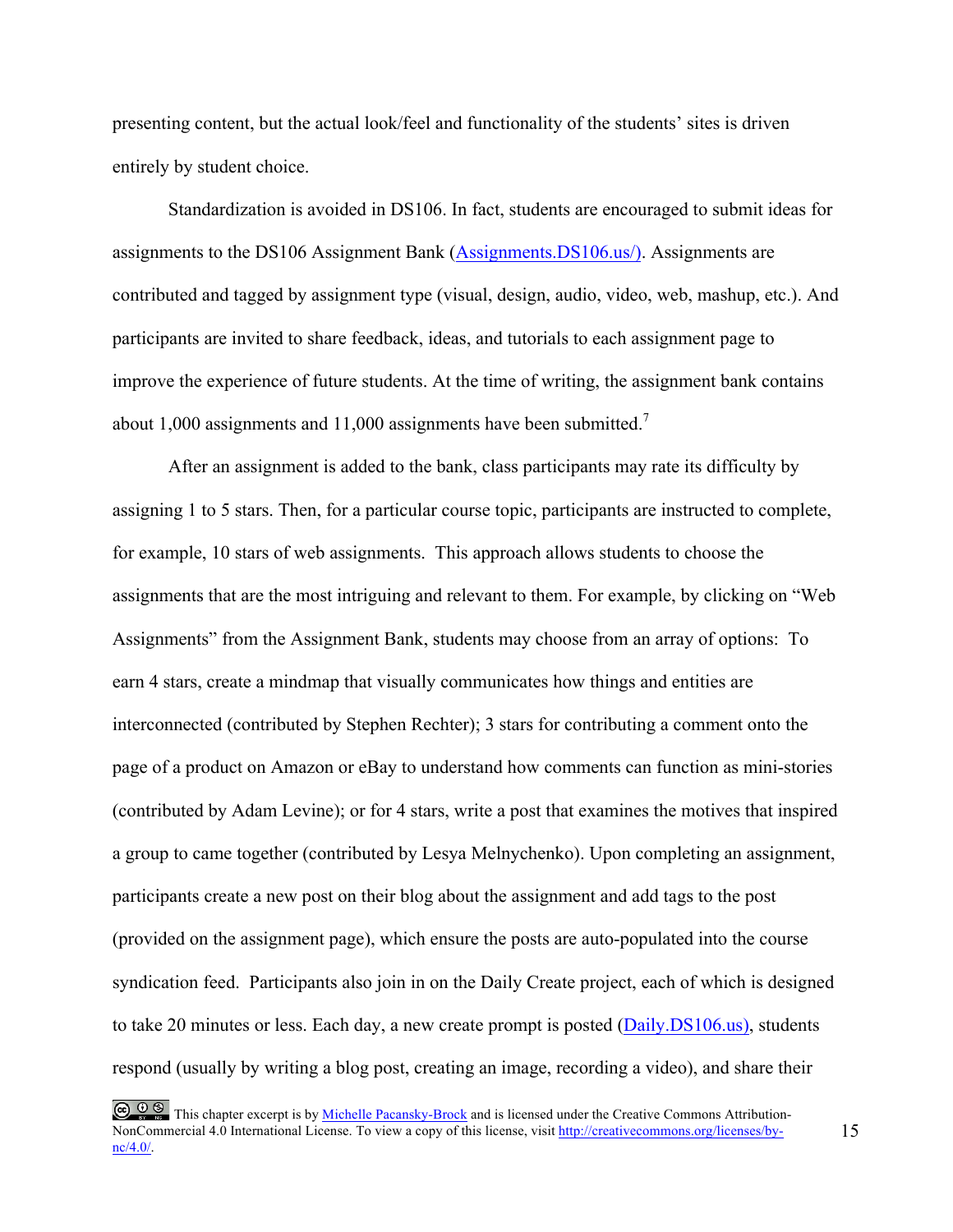creation from Twitter with the designated hashtag (search for #tdc1692 on Twitter to view recent contributions).

DS106 demonstrates the potential of the web's messiness to provide endless opportunities for creative, collaborative, self-directed and learning. As Emily Strong, a former DS106 student shares, "Between daily creates and projects from the assignment bank, I am constantly creating things, and I find myself taking more creative approaches to everything else in my life, from approaching problems at work to noticing the interesting angles and textures of a room."<sup>8</sup> Yet, DS106 has also contributed to the professional development of other faculty, as well. It has served as an inspiration for countless educators to understand a way to teach *with* the web, as opposed to in an LMS, *against* the web. As Laura Gibbs notes, "Because DS106 was a public course, I was able to watch and learn from it along every step of my own online teaching journey." Unlocking learning is a key to promoting innovations in teaching and learning, as well as developing meaningful, relevant skills for students.

*This concludes the CC-licensed version of this chapter excerpt. The complete, final chapter is copyrighted to Routledge and is only available by purchasing the book*.

# *Notes*

 $<sup>1</sup>$  Hill, P. (2014, Sept 15). LMS and open: The false binary is based on past, not future markets. E-Literate Blog. Retrieved on</sup> August 26, 2016 from http://mfeldstein.com/lms-open-false-binary-based-past-future-markets/. <sup>2</sup> Hill, P. (2014, Sept 17). Opening up the LMS walled garden. E-Literate Blog. Retrieved on August 26, 2016 from

http://mfeldstein.com/opening-lms-walled-garden/.

<sup>&</sup>lt;sup>3</sup> Hill, P. and Feldstein, M. (2016). LMS market dynamics: Spring 2017 edition. MindWires LLC, p. 5. http://www.mindwires.com

<sup>4</sup> Groom, J. and Lamb, B. (2014). Reclaiming innovation. EDUCAUSE Review Online. Retrieved August 18, 2016 from http://www.educause.edu/visuals/shared/er/extras/2014/ReclaimingInnovation/default.html

 $^5$  Ross. J. and Collier, A. (2016). Complexity, mess, and non-yetness: Teaching online with emerging technologies. In G. Veletsianos (Ed.), *Emergence and Innovation in Digital Learning (pp. 17-33)*. AU Press, Athabasca

<sup>&</sup>lt;sup>6</sup> Burtis, M. (2016, Aug 19). Making and breaking Domain of One's Own: Rethinking the web in higher ed. Digital Pedagogy Lab. Retrieved August 23, 2016 from http://www.digitalpedagogylab.com/hybridped/making-breaking-rethinking-web-highered.

 $<sup>7</sup>$  Ibid.</sup>

C  $\odot$   $\odot$   $\odot$  This chapter excerpt is by <u>Michelle Pacansky-Brock</u> and is licensed under the Creative Commons Attribution-NonCommercial 4.0 International License. To view a copy of this license, visit http://creativecommons.org/licenses/bync/4.0/.